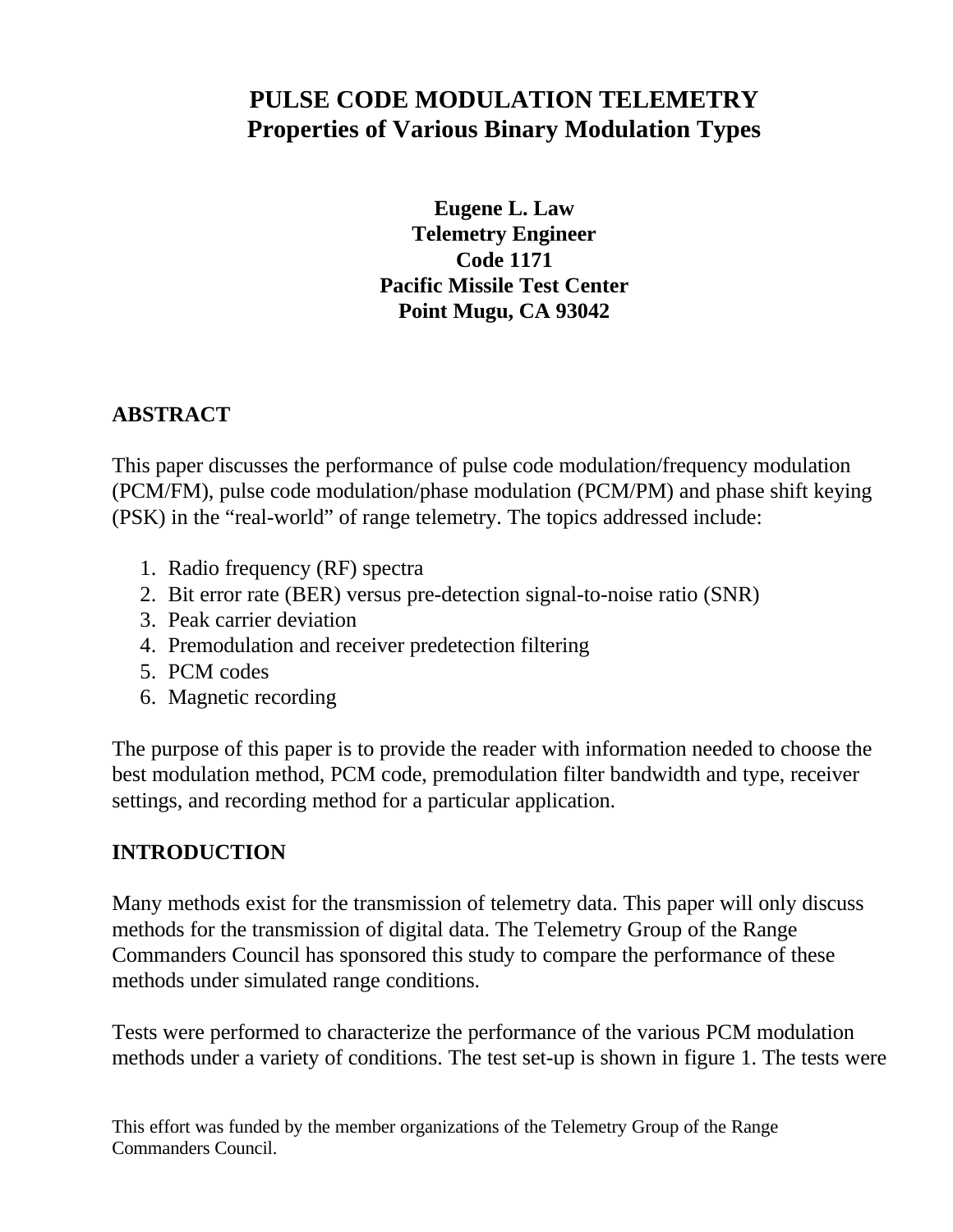conducted in both a laboratory environment and also at the Pacific Missile Test Center's main telemetry receiving and recording facility.

# **RADIO FREQUENCY SPECTRA**

Sample RF spectra produced by the various modulation techniques under discussion are shown in figures 2A through 2J. The premodulation filter bandwidth was equal to the bit rate for the non-return-to-zero (NRZ) signals and equal to twice the bit rate for the biphase (BI0/) signals. The premodulation filter was a 5-pole linear phase low pass filter. The top line of all photos is the unmodulated carrier power. The bit stream was a 2047-bit pseudo random sequence. The approximate radiated bandwidths for the various modulation techniques are listed in table 1. Radiated bandwidth is defined as the bandwidth which contains all signals which are less than 60 dB below the unmodulated carrier power when measured in a 3 KHz bandwidth.<sup>1</sup> The bandwidth values will be different if a different definition is used. All of the modulation techniques except narrow band NRZ/FM and wideband PSK produce spectral "spikes" which widen the radiated bandwidth.

# **BIT ERROR RATE PERFORMANCE**

The measured BER versus predetection SNR in a bandwidth equal to the bit rate is presented in figure 3. The test conditions for the data shown in figure 3 were:

Intermediate frequency bandwidth (-3 dB):

all PM data - 3.3 MHz NRZ-L FM - 500 KHz BI0/-L FM - 1.0 MHz

Premodulation filter bandwidth (-3 dB):

all NRZ-L data - 500 KHz all  $BI0-L$  data -  $1.0$  MHz

Premodulation filter type: 5-pole linear phase

Bit pattern - 2047 bit pseudo random sequence Video filter bandwidth - 2.0 MHz

PCM bit synchronizer detector: all PM data - integrate and dump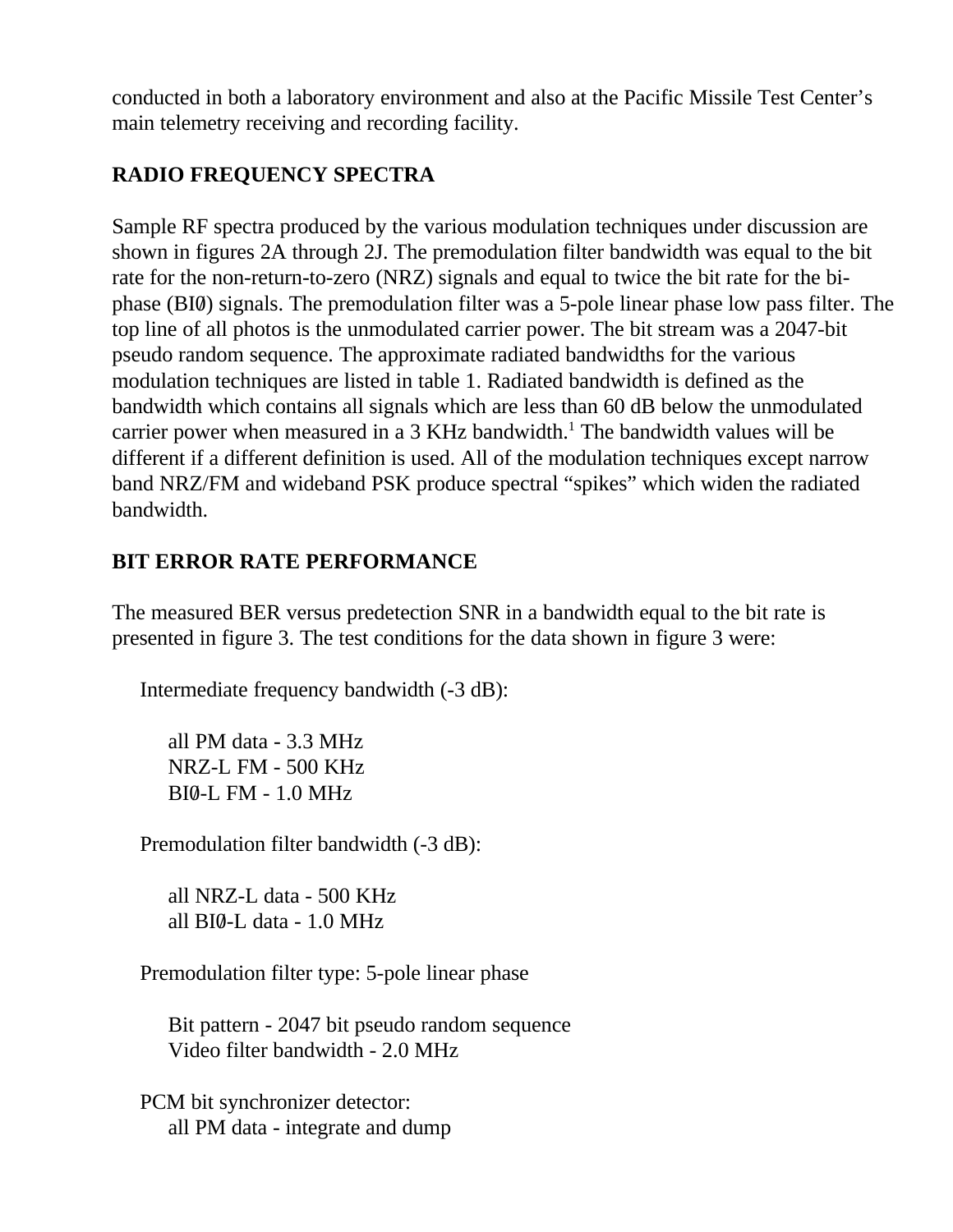NRZ-L FM - filter and sample BI0-L FM - integrate and dump

PM and PSK demodulator loop bandwidth:

1 KHz.

The SNR in a bandwidth equal to the bit rate required to yield a  $10^{-5}$  BER is shown in table 2 for several PCM signal types. These results agree reasonably well with other published results (see references 2, 3, 4, and 5).

# **PEAK CARRIER DEVIATION**

The optimum peak deviation for NRZ PCM/FM has been shown to the  $\approx 0.357$  times the bit rate<sup>2,3</sup> (178.5 KHz for 500 Kb/s) when the intermediate frequency (IF bandwidth is equal to the bit rate. The actual optimum value is a function of the phase and amplitude characteristics of the receiver IF and video filters and also the bit detector characteristics. The measured optimum value is always close to 0.357 with modern telemetry receivers and bit synchronizers. Increasing the peak deviation to 0.41 times the bit rate requires an increase of  $\approx 0.3$  dB in SNR with an IF bandwidth equal to the bit rate. This is equivalent to an increase in transmitter power of 0.3 dB or 7.15 percent. Decreasing the peak deviation to 0.25 times the bit rate or increasing it to 0.5 times the bit rate required an increase of  $\approx$  1.2 dB in SNR. These values will vary slightly with different IF bandpass filters, FM eemodulators and PCM bit synchronizers.

The optimum peak deviation for unfiltered PCM/PM is  $90^\circ$ . This peak deviation also produces a carrier null. When premodulation filtering is introduced, a peak deviation of greater than  $90^{\circ}$  is required to produce the carrier null. For nonrandom data the actual peak deviation for carrier null is a function of the probability of single bits and the transition density (for NRZ-M this translates to the probability of consecutive "ones" and the ratio of "ones" to the total of "ones" plus "zeros"). The carrier null occurred for a peak deviation of 99 $^{\circ}$  for a 500 KHz constant delay (CD) premodulation filter and a peak deviation of 107 $^{\circ}$  for a 250 KHz CD premodulation filter. The SNR for a 10<sup>-5</sup> BER with carrier null was the same as for  $90^{\circ}$  peak deviation (see table 2). The only difference in SNR for  $10^{-5}$  BER was observed with a 250 KHz CD premodulation filter and the integrate and dump bit detector. The carrier null data was  $\approx 0.3$  dB better than the 90 $^{\circ}$  peak deviation data under these conditions. However, the bast bit detector with this premodulation filter was the filter and sample detector. Both deviations performed the same with this detector.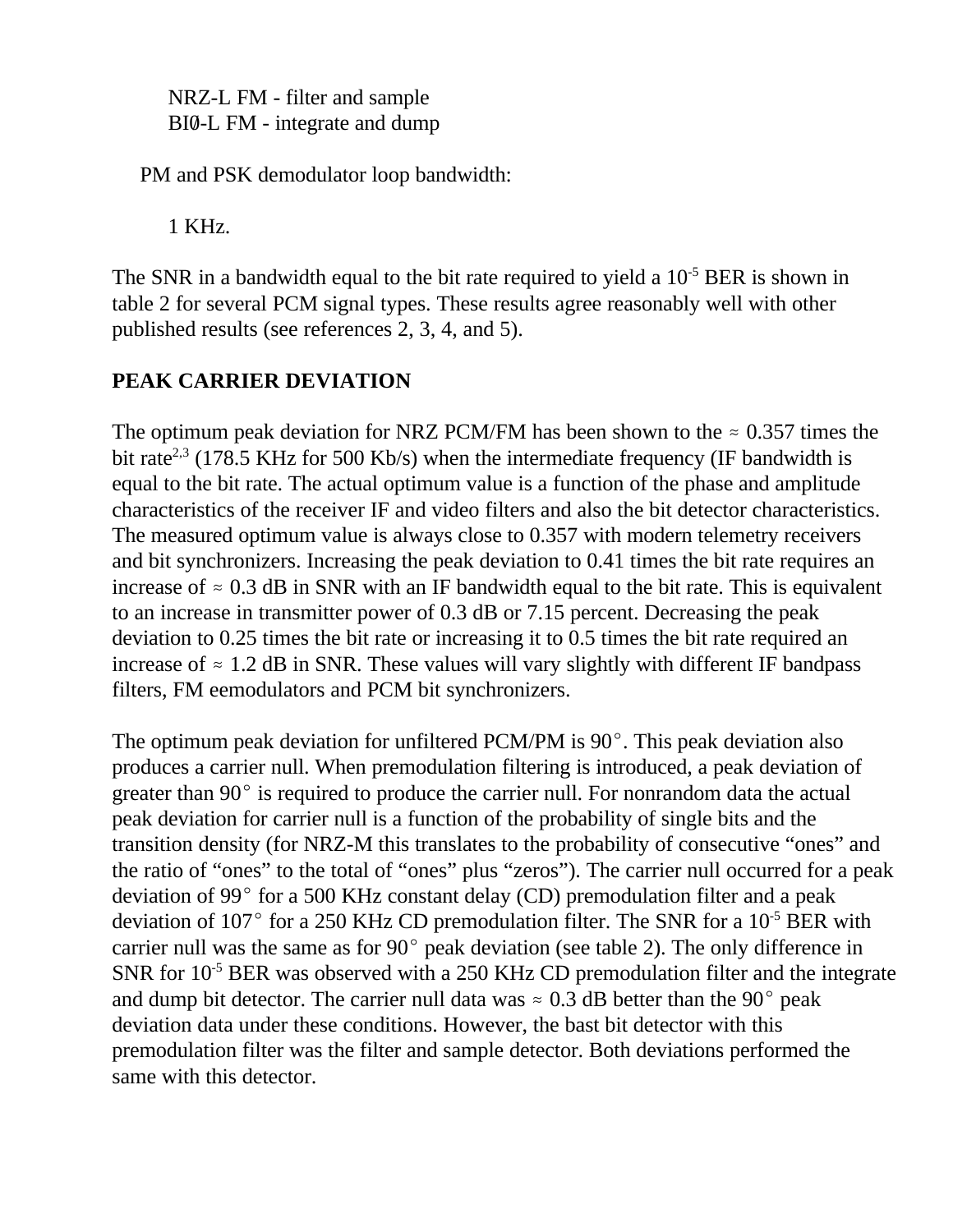The optimum peak deviation for BI0 PCM/FM was determined to be  $\approx 0.625$  times the bit rate for the equipment used in this test. This value is somewhat higher than the value of 0.5 calculated by Cartier.<sup>3</sup>

The optimum peak deviation for BI0 PCM/PM with no premodulation filter is  $90^{\circ}$ . BI0-L PCM/PM ( $\pm 60^{\circ}$ ) required approximately 1.2 dB more RF power to achieve a 10<sup>-5</sup> BER than BI0-M PCM/PM  $(\pm 90^{\circ})$ . The theoretical value is 1.5 dB. The lower deviation system has the advantage that a carrier tracking phase demodulator can be used instead of a carrier reconstruction and track demodulator.

# **REMODULATION FILTERING**

The premodulation filter which resulted in a  $10^{-5}$  BER at the lowest SNR was NO premodulation filter for all of the modulation techniques tested. The disadvantage of not using a premodulation filter is that the RF spectrum is very wide for most of the modulation techniques if no premodulation filter is used.<sup>4,5</sup> Linear phase filters generally caused slightly less degradation in data quality than constant amplitude (CA) filters with the same -3 dB band-width. The phase modulation systems suffered more degradation due to premodulation filtering than the frequency modulation systems. There are two major reasons for this:

1. The IF bandwidth was narrower for the FM systems and therefore more filtering occurred in the IF which tended to mask the premodulation filtering effects.

2. The noise at the output of PM/PSK demodulators is additive, white and gaussian so a decrease in bit energy relates directly to the probability of the noise exceeding the bit energy and causing a bit error. Most bit errors in PCM/FM are caused by what is termed "click" or "pop" noise which is produced when the demodulator is captured by the noise. These "pops" have enough energy to cause a bit error in either a reduced amplitude bit or a full amplitude bit.

#### **RECEIVER IF BANDPASS FILTERING**

The optimum IF bandwidth for PCM/PM signals when using a Costas loop or carrier tracking demodulator is the widest available bandwidth that does not allow interfering signals into the demodulator. No tests were performed with a squaring loop demodulator therefore this statement may not be true for a squaring loop demodulator. The widest available IF band-width is also not optimum if predetection recording is being used because the conversion to the tape carrier frequency will cause the noise to be folded around zero frequency. For example, if a PCM signal were to be predetection recorded using a 900 KHz tape carrier and a 3.3 MHz IF bandwidth, the noise power at a frequency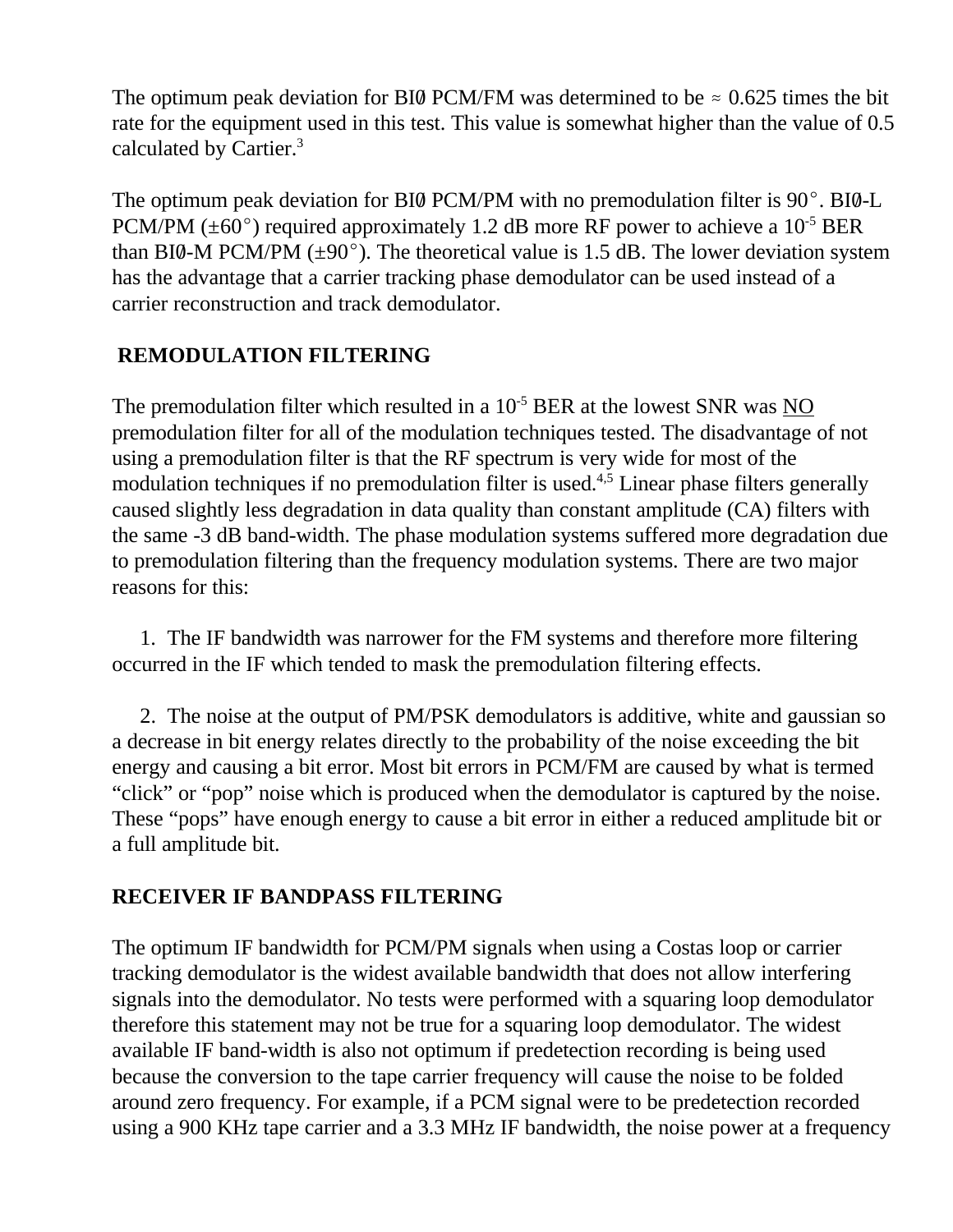1 MHz above the IF center frequency would be translated to the same frequency as the noise power 800 KHz above the IF center frequency. This would decrease the SNR at the demodulator input and therefore increase the BER at the output. This applies to FM, PM and PSK signals. The optimum IF bandwidth for NRZ PCM/FM is equal to the bit rate. The disadvantage of using this bandwidth is that receiver tuning is very critical. Small tuning errors can degrade the data quality by several dB. Increasing the IF bandwidth to 1.5 times the bit rate results in a data quality loss of only 0.7 dB and allows some margin for tuning errors, IF bandpass nonsymmetry, transmitter frequency drift, etc. The "best" receiver IF bandwidth for predetection recording of NRZ PCM/FM is approximately twice the bit rate. The playback bandpass filter can then be adjusted for best data qualit

The optimum IF bandwidth for BI0-L PCM/FM is approximately twice the bit rate. Increasing the bandwidth to 3 times the bit rate causes approximately a 0.5 dB loss in data quality for premodulation filter bandwidth equal to twice the bit rate but improves the data quality by 0.2 dB for a premodulation filter bandwidth equal to the bit rate.

# **RECEIVER/DEMODULATOR VIDEO BANDWIDTH**

The "best" video bandwidth is usually the widest one available. Most PCM bit synchronizers contain filters which attempt to minimize the BER. Adding excessive video filtering may make an oscilloscope display look less noisy but usually increases the BER! However, some PCM bit synchronizers do not contain the necessary filtering ror optimum bit detection. If one is unsure of the characteristics of a certain PCM bit synchronizer one should either perform tests to determine the best video filter or talk to the bit synchronizer manufacturer.

#### **PCM CODES**

The relevant properties of the various NRZ and BI0 codes are:

1. NRZ-L and BI0/-L are both antipodal codes which means that their bit error performance is optimum. The mark and space versions of these codes have a BER that is twice the BER of the level versions for isolated bit errors. This is equivalent to an SNR penalty of  $\approx 0.3$  dB at a BER of  $10^{-5}$ .

2. NRZ codes do not have guaranteed transitions. Long sequences without transitions can cause problems for the phase lock loop in the PCM bit synchronizer. BIQ codes have at least one transition each bit period. The disadvantage of this is that BI0/ codes require approximately twice the bandwidth of NRZ codes.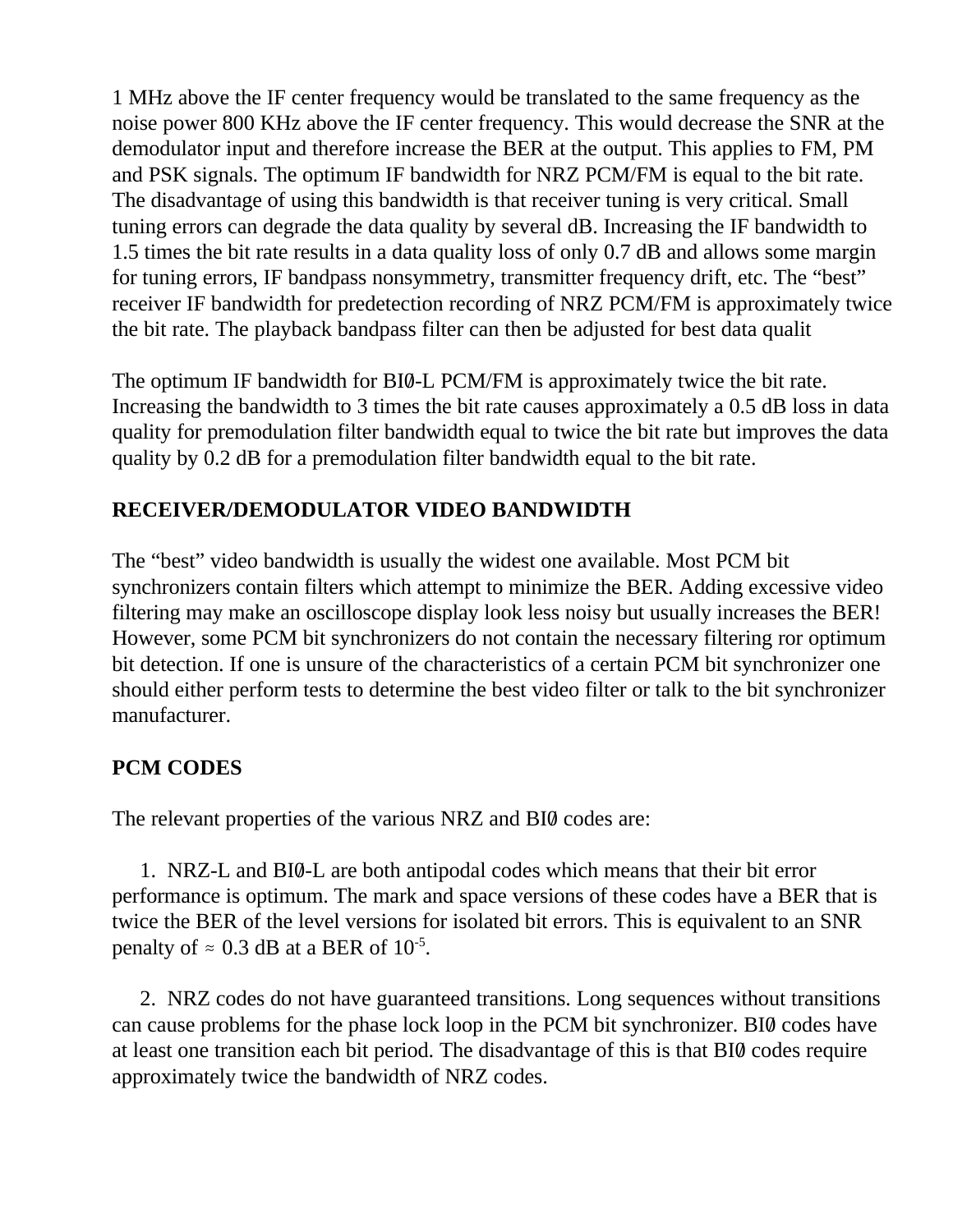3. NRZ codes can have large DC and low frequency content. This can cause severe problems if one AC couples an NRZ signal. BI0/ codes have zero DC content. This is mandatory for use with PM demodulators. Standard PM demodulators will not work with NRZ signals because of the large DC and low frequency content.

4. The mark and space versions of both NRZ and BI0 are polarity insensitive. This is a definite advantage when using a PSK demodulator where the output polarity has an equal chance of being the same as or opposite to the transmitted polarity.

#### **PHASE SHIFT KEYING**

One method of generating RF signals which have a  $180^{\circ}$  phase difference between the two output states is to drive the IF port of a doubly balanced mixer with the baseband PCM signal<sup>6</sup>. This is equivalent to multiplying the RF carrier by  $\pm 1$  if the PCM signal is rectangular. This method is called PSK in this paper. The BER performance of PSK is essentially the same as the performance of PCM/PM  $(\pm 90^{\circ})$  if the insertion loss of the doubly balanced mixer is ignored<sup>5</sup>. However, doubly balanced mixers typically have an insertion loss of 3-4 dB<sup>6</sup>. Therefore, the transmitter gain after the modulation section must be increased. The transmitter output amplifier must also be linear because nonlinearities will cause the RF output spectra with premodulation filtering to become wider. One advantage of a PSK transmitter (versus FM or PM transmitters) is the relative simplicity of the modulation section. The RF spectrum of PSK is also narrower than the RF spectrum of PCM/PM  $(\pm 90^{\circ})$ . The PSK modulator is simply a frequency translator which translates the baseband signal to the RF center frequency. PSK does not have the spectral "spikes" which occur with PCM/PM if the mixer is properly designed and driven by the proper amplitude baseband signal with no spectral "spikes".

#### **MAGNETIC RECORDING**

There are four major methods for recording PCM signals $^1$ :

- 1. Predetection recording
- 2. Direct recording of the video output
- 3. FM recording of the video output
- 4. High density digital recording of the detected video output

The IRIG Telemetry Standards (reference 1) contain recommendations for the minimum and maximum bit rates for these recording methods. The magnetic record/reproduce portion of the tests have not been completed at this time. These test results will be included in a technical publication which should be published in early 1983. This technical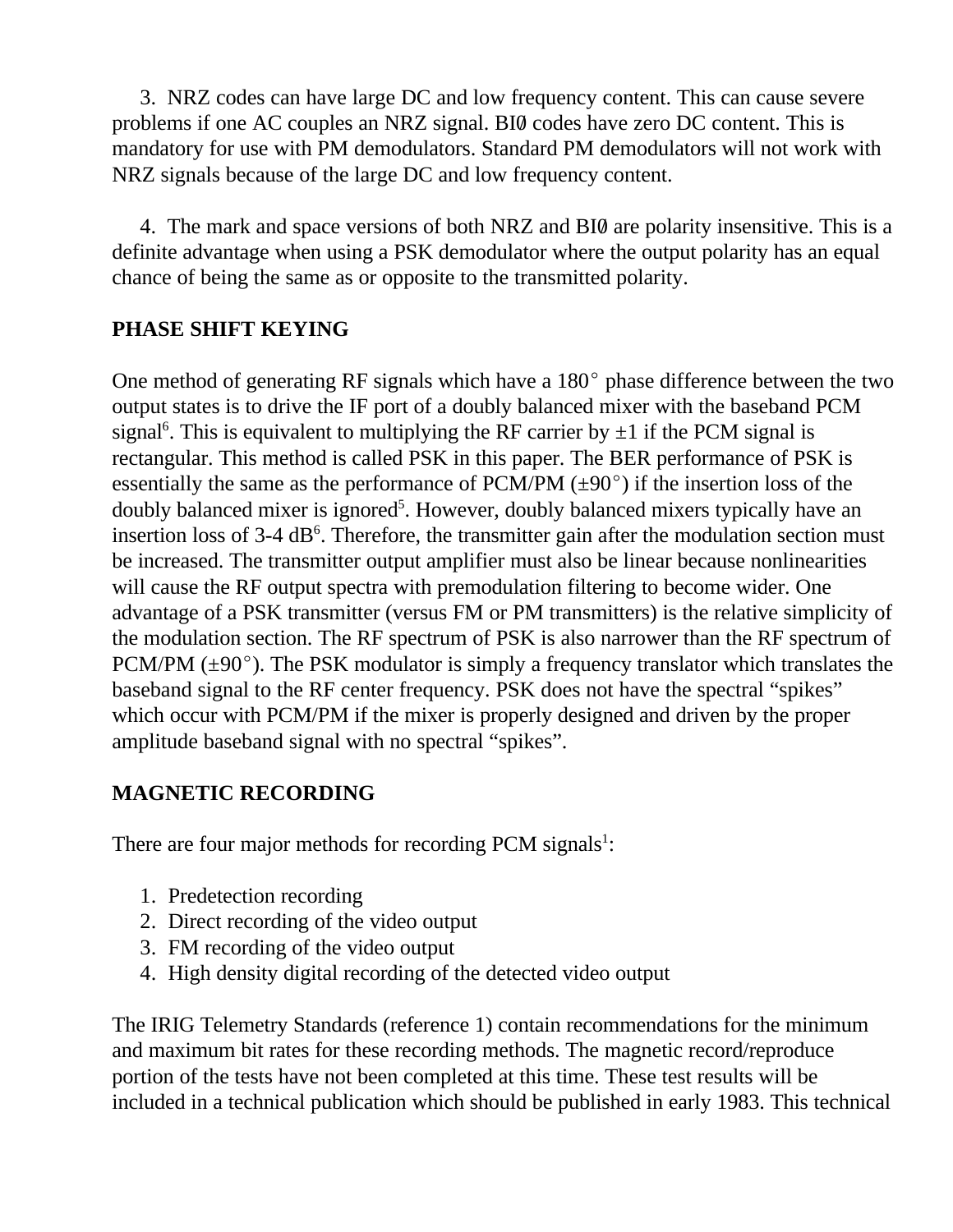publication will also include additional data on the other topics addressed in this paper. Copies can be obtained by contacting the author.

# **CONCLUSIONS**

1. PCM/PM  $(\pm 90^{\circ})$  signals can achieve better data quality than PCM/FM signals with the same radiated power if wide bandwidths are available.

2. Optimum NRZ-L PCM/FM requires only 1 dB more RF power to achieve a 10-5 BER than wideband NRZ-M PCM/PM  $(\pm 90^{\circ})$ . Optimum NRZ-L PCM/FM requires less RF power than NRZ-M PCM/PM ( $\pm$ 90°) to achieve a 10<sup>-5</sup> BER if the radiated RF spectral occupancy must be narrow.

3. BI0-L PCM/FM requires  $\approx 2$  dB more RF power than NRZ-L PCM/FM for a 10<sup>-5</sup> BER. BI0-L also requires more RF bandwidth.

4. BI0-M PCM/PM ( $\pm$ 90<sup>o</sup>) requires  $\approx$  2.3 dB less RF power than BI0-L PCM/FM for a 10<sup>-5</sup> BER if the premodulation filter bandwidth is equal to twice the bit rate.

5. The optimum peak deviations for the various modulation types are:

NRZ PCM/FM - 0.357 times bit rate BI0 PCM/FM - 0.625 times bit rate NRZ PCM/PM -  $90^{\circ}$  or carrier null  $BIØ$  PCM/PM -  $90^{\circ}$  or carrier null.

6. The optimum premodulation filter bandwidth is the widest bandwidth that allows the radiated RF spectrum to fit within the required RF bandwidth.

7. The optimum receiver IF bandwidth for NRZ PCM/FM is equal to the bit rate, however a bandwidth between 1.5 and 2 times the bit rate will minimize operational problems without significantly reducing data quality.

8. The optimum receiver IF bandwidth for BI0/ PCM/FM is equal to twice the bit rate. A bandwidth equal to three times the bit rate will minimize operational problems without significantly reducing data quality.

# **REFERENCES**

1. Secretariat, Range Commanders Council (RCC). Telemetry Standards. White Sands Missile Range, NM, RCC, September 1980. (IRIG Standard 106-80.)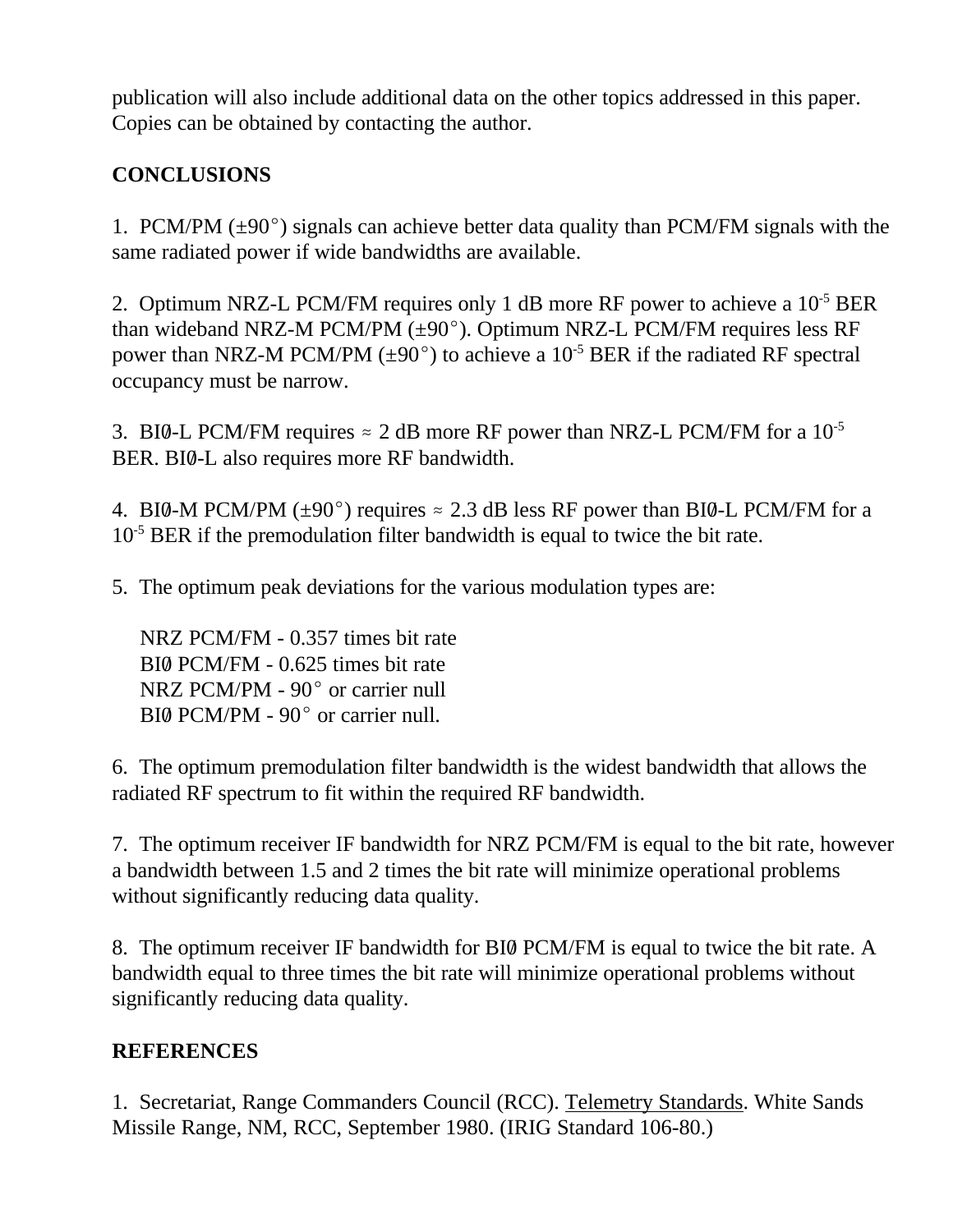2. Tjhung, T. T. and P. H. Wittke, "Carrier Transmission of Binary Data in a Restricted Band," Institute of Electrical and Electronics Engineers (IEEE) Transactions on Communications, Vol. COM-18, pp. 295-304, August 1970.

3. Cartier, D.E., "Limiter-Discriminator Detection Performance of Manchester and NRZ coded FSK," IEEE Transactions of Aerospace and Electronic Systems, Vol. AES-13, pp. 62-70, January 1977.

4. Korn, I., "Error Probability and Bandwidth of Digital Modulation," IEEE Transactions on Communications, Vol. COM-28, pp. 287-290, February 1980.

5. Law, E. L., "Experimental Comparison of PCM/FM, PCM/PM and PSK," Proceedings of International Telemetering Conference, 13-15 October 1981, Vol. XVII, pp.1319-1325.

6. Moody, R., "Biphase nd Quadriphase Digital Modulators", Microwave Journal, May 1982, pp. 160-162.

| Modulation  |                 | Peak         | Premodulation -   | Radiated |                    |
|-------------|-----------------|--------------|-------------------|----------|--------------------|
| <b>Type</b> | Code            | Deviation    | Bandwidth (-3 dB) |          | Bandwidth (-60 dB) |
| <b>FM</b>   | NRZ             | 125 KHz      | 500 KHz           | 1.54     | <b>MHz</b>         |
| <b>FM</b>   | <b>NRZ</b>      | 178 KHz      | <b>500 KHz</b>    | 1.54     | <b>MHz</b>         |
| <b>FM</b>   | <b>NRZ</b>      | 178 KHz      | <b>250 KHz</b>    | 1.2      | <b>MHz</b>         |
| <b>FM</b>   | NRZ             | 178 KHz      | ---               | 2.5      | <b>MHz</b>         |
| <b>FM</b>   | <b>NRZ</b>      | 250 Khz      | <b>500 KHz</b>    | 2.5      | <b>MHz</b>         |
| <b>PM</b>   | <b>NRZ</b>      | $90^{\circ}$ | <b>500 KHz</b>    | 4.0      | <b>MHz</b>         |
| <b>PM</b>   | <b>NRZ</b>      | $90^{\circ}$ | <b>250 KHz</b>    | 2.0      | <b>MHz</b>         |
| <b>PM</b>   | <b>NRZ</b>      | 99°          | <b>500 KHz</b>    | 4.0      | <b>MHz</b>         |
| <b>PSK</b>  | <b>NRZ</b>      | $90^{\circ}$ | <b>500 KHz</b>    | 1.9      | <b>MHz</b>         |
| <b>PSK</b>  | <b>NRZ</b>      | $90^{\circ}$ | <b>250 KHz</b>    | 1.2      | <b>MHz</b>         |
| <b>PSK</b>  | <b>NRZ</b>      | $90^{\circ}$ |                   | 8.0      | <b>MHz</b>         |
| <b>FM</b>   | BI0             | 250 Khz      | 1000 KHz          | 3.0      | <b>MHz</b>         |
| <b>FM</b>   | BI <sub>0</sub> | 312 Khz      | 1000 KHz          | 3.0      | <b>MHz</b>         |
| <b>PM</b>   | BI <sub>0</sub> | $60^{\circ}$ | 1000 KHz          | 6.0      | <b>MHz</b>         |
| <b>PM</b>   | BI0             | $90^{\circ}$ | 1000 KHz          | 8.0      | <b>MHz</b>         |

Table 1. Radiated Bandwidth for various PCM modulation types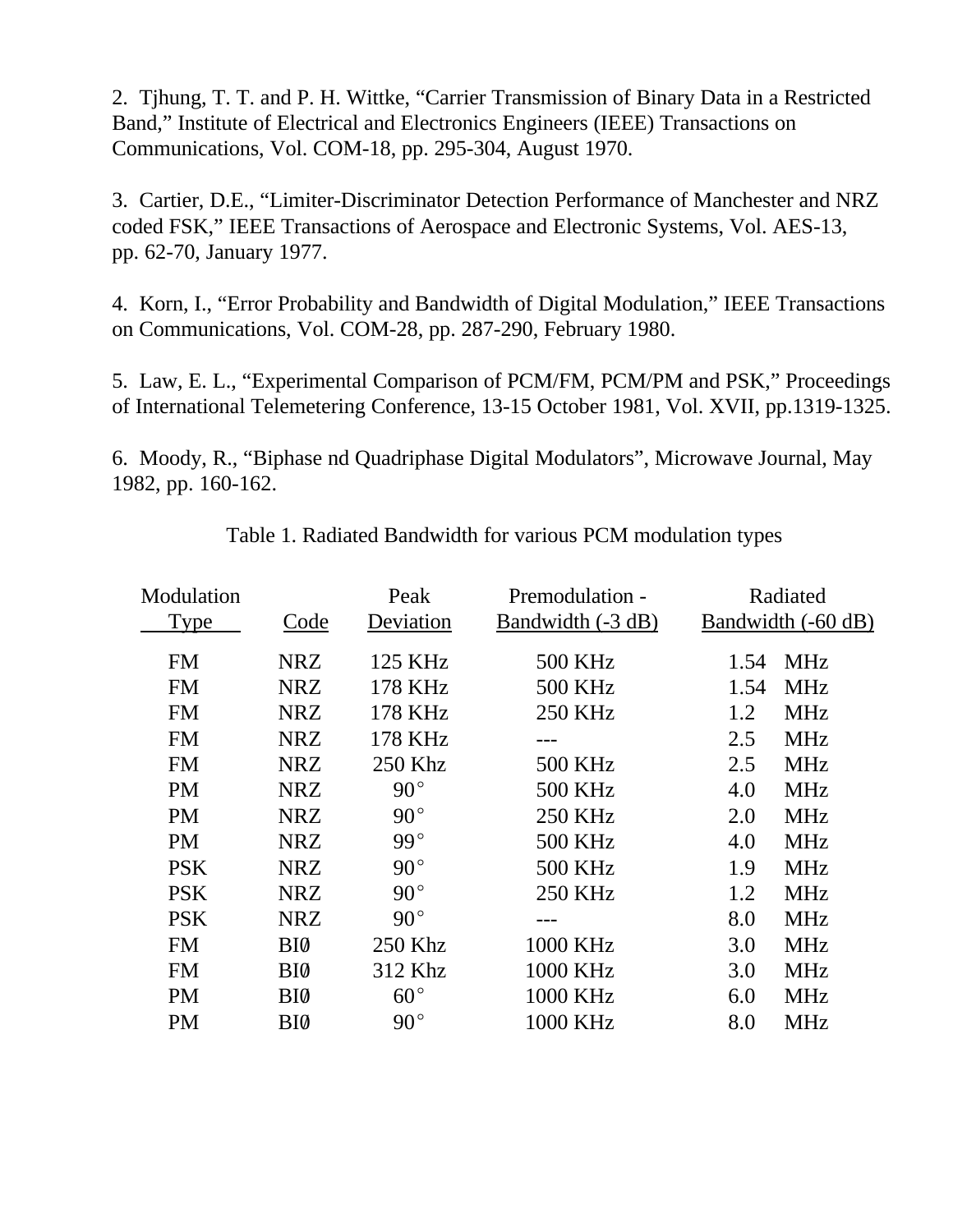| <b>PCM</b> | Modulation Type,           | Premod Filter          | IF Bandwidth | SNR (dB) for  |
|------------|----------------------------|------------------------|--------------|---------------|
| Code       | <b>Peak Deviation</b>      | <b>Bandwidth (KHz)</b> | <b>KHz</b>   | $10^{-5}$ BER |
| NRZ-L      | PM $(\pm 90^{\circ})$      | None                   | 3300         | 10.6          |
| NRZ-M      | PM $(\pm 90^{\circ})$      | None                   | 3300         | 10.9          |
| NRZ-M      | PM $(\pm 90^\circ)$        | None                   | 1500         | 11.1          |
| NRZ-M      | PM $(\pm 90^{\circ})$      | None                   | 1000         | 11.6          |
| NRZ-M      | PM $(\pm 90^{\circ})$      | 1 MHz CD               | 3300         | 11.1          |
| NRZ-M      | PM $(\pm 90^\circ)$        | 1 MHz CA               | 3300         | 11.3          |
| NRZ-M      | PM $(\pm 90^{\circ})$      | 500 KHz CD             | 3300         | 11.4          |
| NRZ-M      | PM $(\pm 90^{\circ})$      | 500 KHz CD             | 3300         | 11.7          |
| NRZ-M      | PM $(\pm 90^{\circ})$      | 250 KHz CD             | 3300         | 12.5          |
| NRZ-M      | PM $(\pm 90^{\circ})$      | 250 KHz CD             | 3300         | 12.8          |
| NRZ-M      | PM $(\pm 90^{\circ})$      | 500 KHz CD             | 3300         | 11.4          |
| NRZ-M      | PM $(\pm 107^{\circ})$     | 250 KHz CD             | 3300         | 12.5          |
| NRZ-M      | PM $(\pm 99^\circ)$        | None CD                | 3300         | 11.2          |
| NRZ-L      | FM $(\pm 178$ KHz)         | None                   | 500          | 11.9          |
| NRZ-L      | $FM (\pm 178 \text{ KHz})$ | 500 KHz CD             | 500          | 11.9          |
| NRZ-L      | $FM (\pm 178 \text{ KHz})$ | 500 KHz CA             | 500          | 11.9          |
| NRZ-L      | $FM (\pm 178 \text{ KHz})$ | 250 KHz CD             | 500          | 12.7          |
| NRZ-L      | $FM (\pm 178 \text{ KHz})$ | 250 KHz CA             | 500          | 12.9          |
| NRZ-L      | $FM (\pm 178 \text{ KHz})$ | None                   | 750          | 12.6          |
| NRZ-L      | $FM (\pm 178 \text{ KHz})$ | None                   | 500 CA       | 12.6          |
| NRZ-L      | $FM (\pm 178 \text{ KHz})$ | None                   | 1000         | 13.7          |
| NRZ-L      | $FM (\pm 178 \text{ KHz})$ | 500 KHz CD             | 1000         | 13.7          |
| NRZ-L      | $FM (\pm 178 \text{ KHz})$ | 500 KHz CA             | 1000         | 13.7          |
| NRZ-L      | $FM (\pm 178 \text{ KHz})$ | 250 KHz CD             | 1000         | 13.9          |
| NRZ-L      | $FM (\pm 178 \text{ KHz})$ | 250 KHz CD             | 1000         | 14.3          |
| NRZ-L      | FM $(\pm 125$ KHz)         | None                   | 500          | 13.1          |
| NRZ-L      | FM $(\pm 205$ KHz)         | None                   | 500          | 12.2          |
| NRZ-L      | FM $(\pm 250$ KHz)         | None                   | 500          | 13.1          |
| BI0-L      | PM $(\pm 60^{\circ})$      | None                   | 3300         | 12.9          |
| BI0-L      | PM $(\pm 60^{\circ})$      | 1 MHz CD               | 3300         | 13.3          |
| BI0-L      | PM $(\pm 60^{\circ})$      | 1 MHz CA               | 3300         | 13.1          |
| BI0-L      | PM $(\pm 60^{\circ})$      | 500 KHz CD             | 3300         | 14.9          |
| BI0-L      | PM $(\pm 60^{\circ})$      | 500 KHz CA             | 3300         | 14.8          |

Table 2. SNR in bandwidth equal to bit rate (500 Kb/s) for 10<sup>-5</sup> BER for Various PCM signal types and filter bandwidths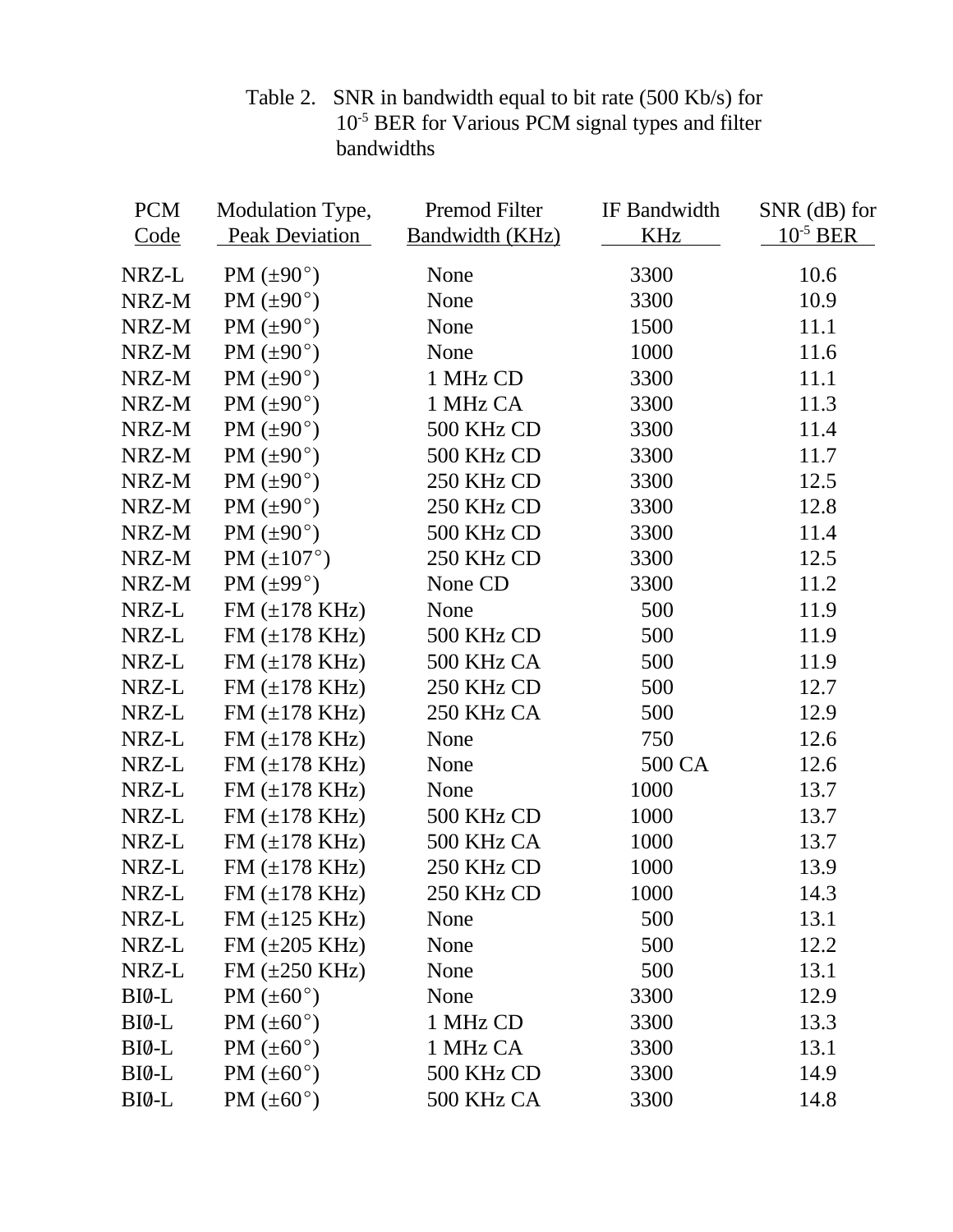| <b>PCM</b> | Modulation Type,           | Premod Filter   | IF Bandwidth | SNR (dB) for  |
|------------|----------------------------|-----------------|--------------|---------------|
| Code       | <b>Peak Deviation</b>      | Bandwidth (KHz) | KHz          | $10^{-5}$ BER |
| BIØ-M      | PM $(\pm 90^{\circ})$      | 1MHz CD         | 3300         | 11.7          |
| BIØ-L      | FM $(\pm 312 \text{ KHz})$ | None            | 1000         | 13.9          |
| BIØ-L      | $FM (\pm 312 \text{ KHz})$ | 1 MHz CD        | 1000         | 14.0          |
| BIØ-L      | FM $(\pm 312 \text{ KHz})$ | 1 MHz CA        | 1000         | 14.0          |
| BIØ-L      | FM $(\pm 312 \text{ KHz})$ | 500 KHz CD      | 1000         | 15.4          |
| $BI0-L$    | $FM (\pm 312 \text{ KHz})$ | 500 KHz CA      | 1000         | 15.4          |
| $BI0-L$    | FM $(\pm 312 \text{ KHz})$ | None            | 1500         | 14.5          |
| BIØ-L      | $FM (\pm 312 \text{ KHz})$ | 1 MHz CD        | 1500         | 14.5          |
| BIØ-L      | $FM (\pm 312 \text{ KHz})$ | 1 MHz CA        | 1500         | 14.6          |
| BIØ-L      | $FM (\pm 312 \text{ KHz})$ | 500 KHz CD      | 1500         | 15.2          |
| BIØ-L      | FM $(\pm 312 \text{ KHz})$ | 500 KHz CA      | 1500         | 15.2          |
| BIØ-L      | FM $(\pm 250$ KHz)         | None            | 1000         | 15.3          |
|            |                            |                 |              |               |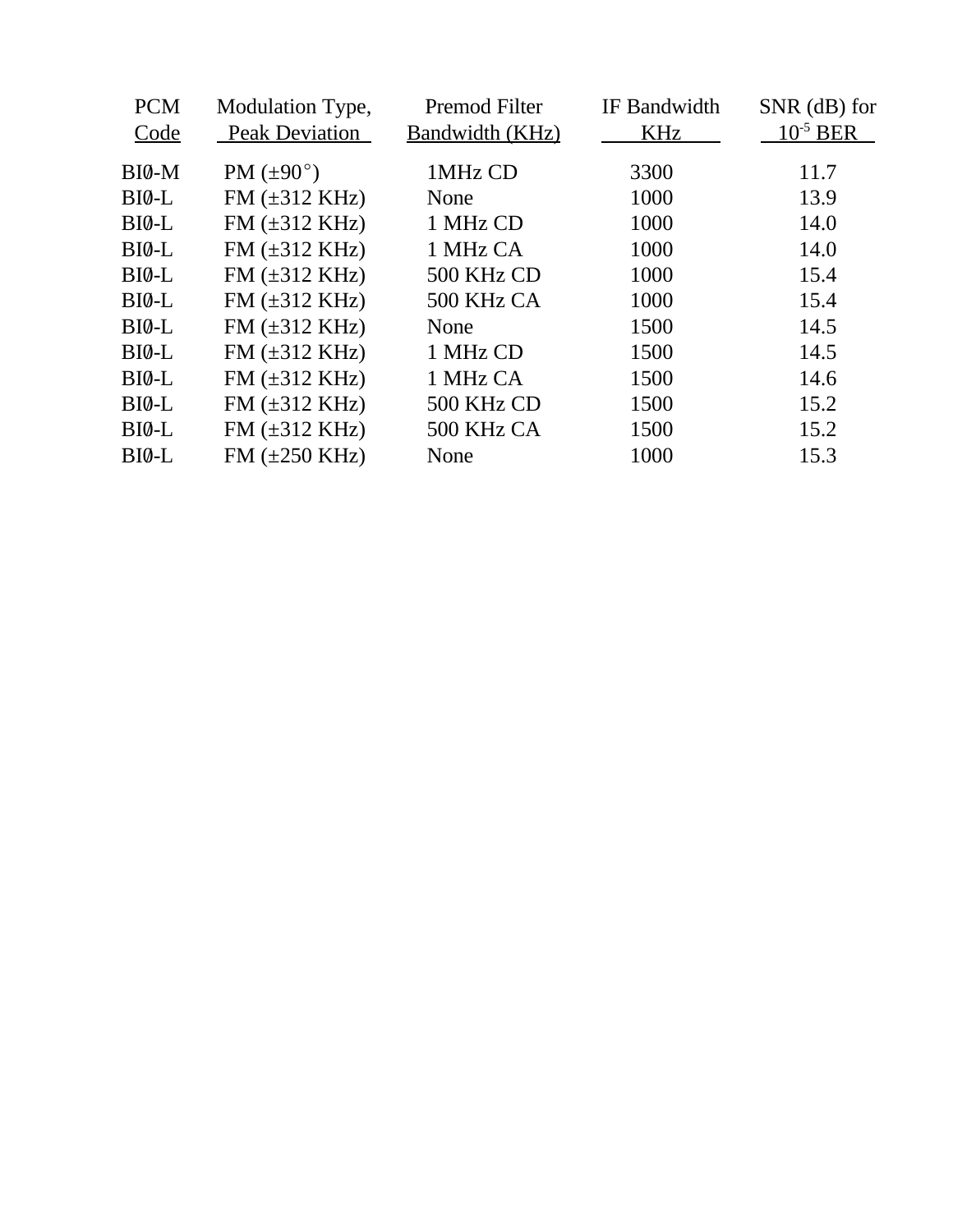

**Figure 1. Test Setup.**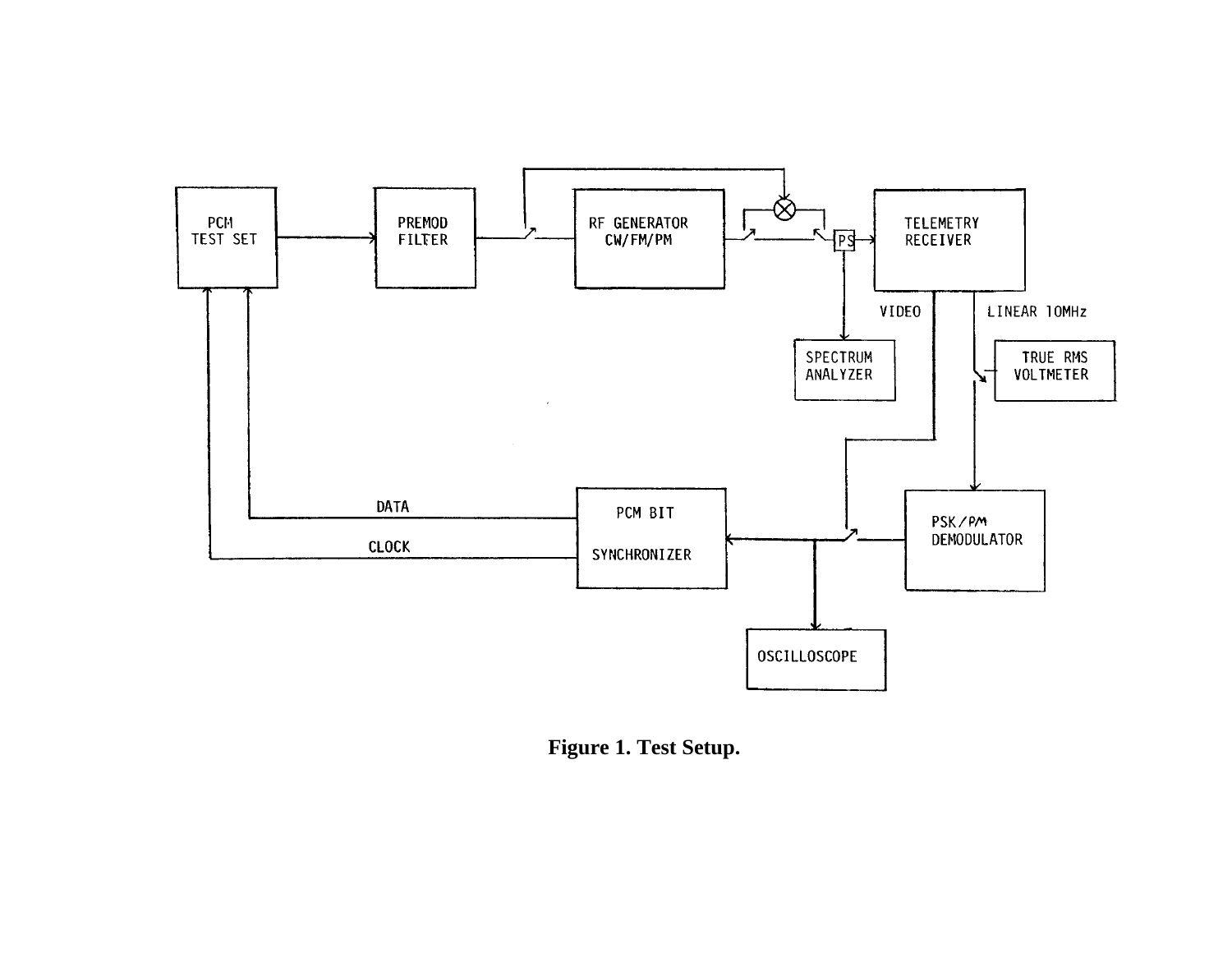

**No Premodulation Filter 500 kHz Premodulation Filter.**



**Figure 2A. NRZ-L PCM/FM(±178 kHz) Figure 2B. NRZ-L PCM/FM (±178 kHz)**



Vertical: 10 dB/division Horizontal: 500 kHz/division

**Figure 2C. NRZ-M PSK No Premodulation Filter.**

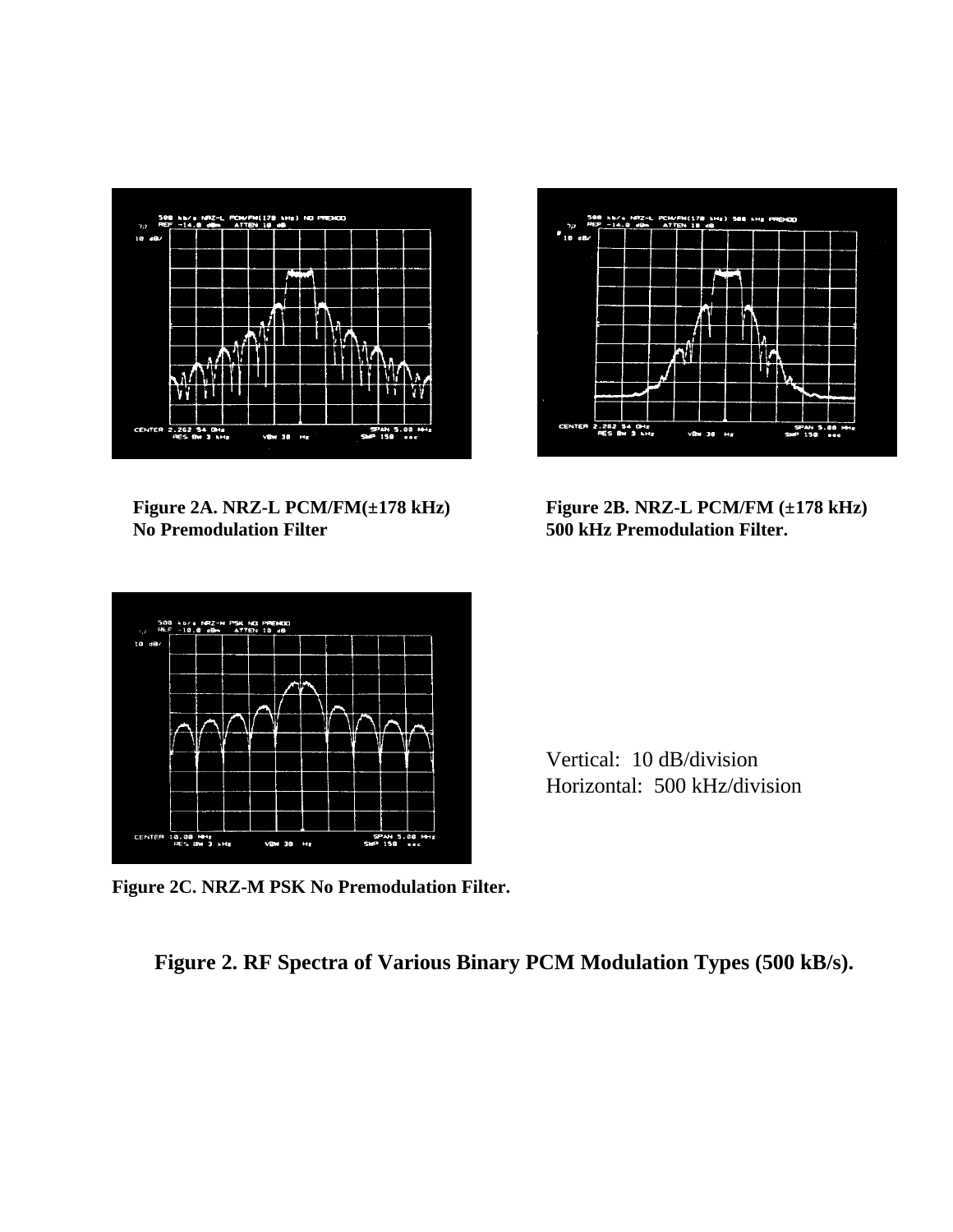

**Figure 2D. NRZ-M PCM/PM(** $\pm 90^\circ$ **) Figure 2E. NRZ-M PCM/PM(** $\pm 99^\circ$ **) 500 kHz Premodulation Filter. 500 kHz Premodulation Filter.**





**Figure 2F. NRZ-M PCM/PM(** $\pm 90^\circ$ **) 250 kHz Premodulation Filter.**

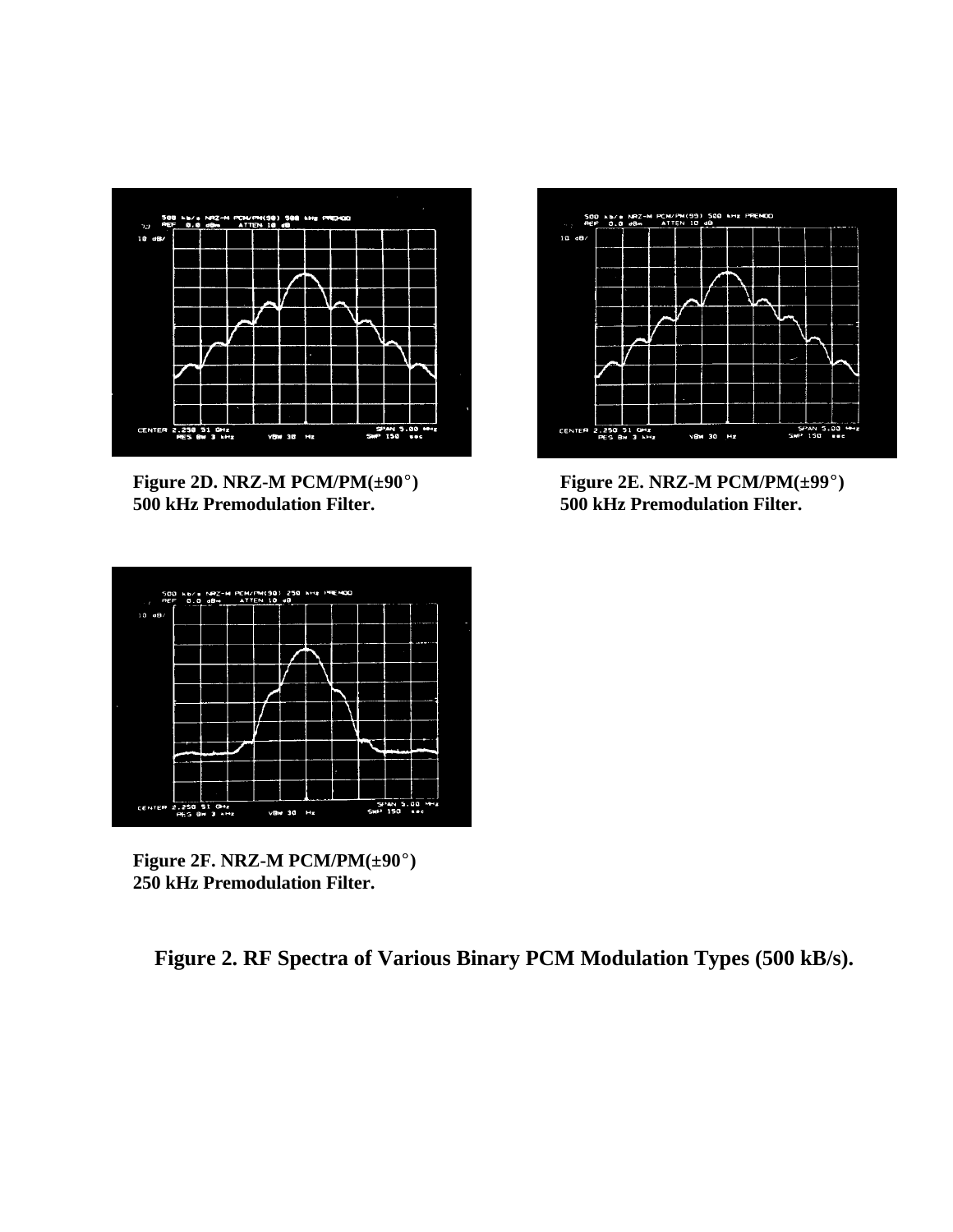

**Figure 2G. BI0-L PCM/FM(** $\pm 312$  **kHz) Figure 2H. BI0-L PCM/PM(** $\pm 60^\circ$ **) 1 MHz Premodulation Filter. 1 MHz Premodulation Filter.**





**1 MHz Premodulation Filter. 1 MHz Premodulation Filter.**



Figure 2I. BI0-M PCM/PM( $\pm$ 90°) **Figure 2J. BI0-M PCM/PM(** $\pm$ **107°)**